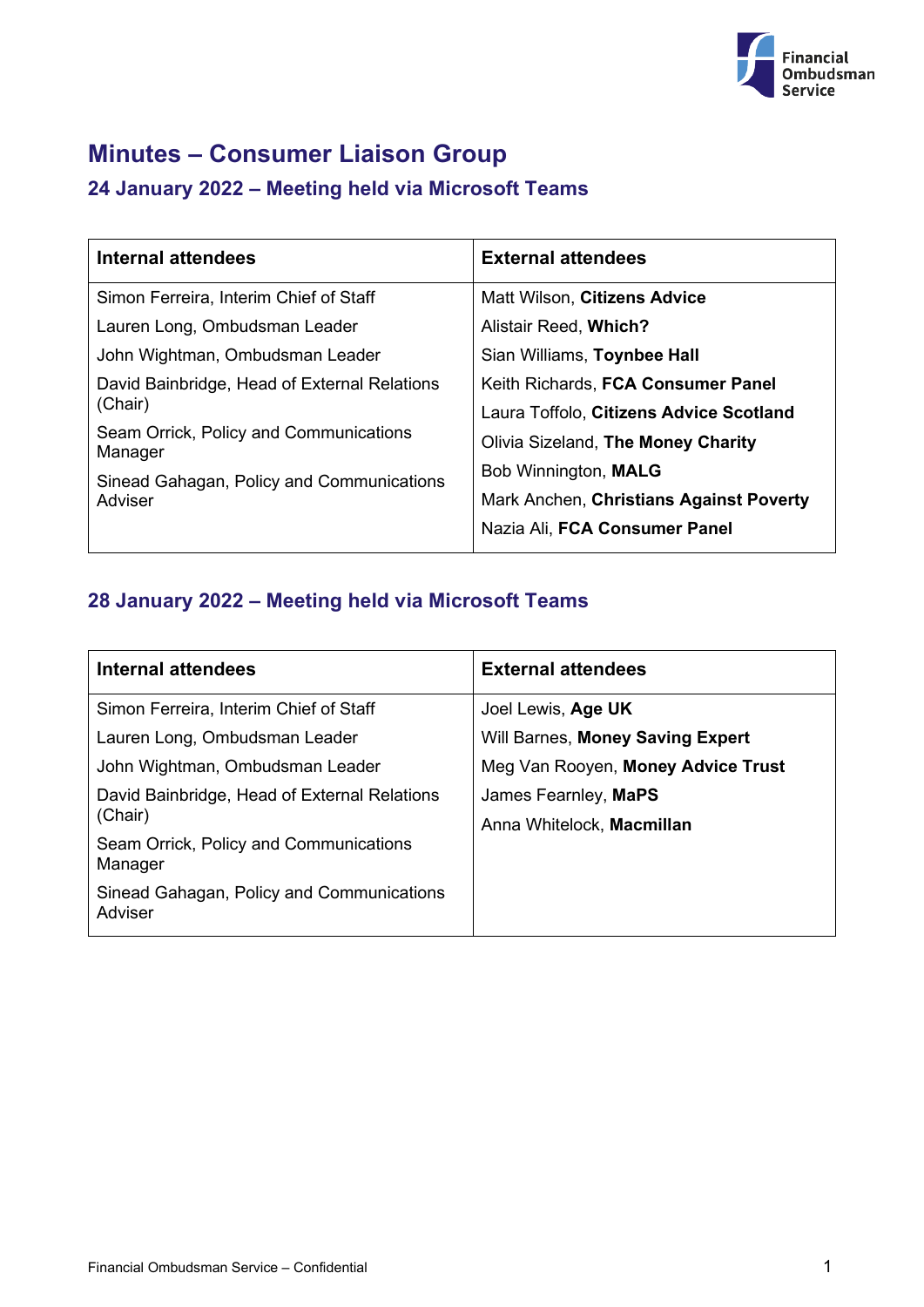

| <b>Item</b><br>number | Agenda                                                         |
|-----------------------|----------------------------------------------------------------|
|                       | Welcome, introductions                                         |
| 2.                    | Financial Ombudsman Service update                             |
| 3.                    | Sharing insight and trends                                     |
| 4.                    | Open discussion reflecting on the last 6 months and year ahead |
| 5.                    | Closing remarks and AOB                                        |

# **Welcome, introductions**

• The Chair welcomed attendees to the meeting.

# **Financial Ombudsman Service update**

Periodic Review and Action Plan

- The Financial Ombudsman updated attendees on its Action Plan and the Board commissioned independent Periodic Review, highlighting some of the steps the Financial Ombudsman is already taking to change and improve.
- There was general support for the themes discussed, including the development of the Financial Ombudsman Service's prevention strategy. Some suggested the establishment of an 'early warning system' whereby they could share information and insight more regularly with the Financial Ombudsman. It was agreed this would be taken forward after the meeting.
- Attendees also offered to help share insight and messages using their own channels to support the Financial Ombudsman as this strategy was developed.
- Several attendees were interested in hearing about the early work to develop a digital portal, seeking assurances that consumers who were not as 'digitally savvy' would be able to use the most appropriate channel of communication for them. The Financial Ombudsman confirmed this was about developing services and choice, rather than restricting it.
- The Financial Ombudsman Service updated attendees on the launch of the wider implications framework – which attendees welcomed.

# Reducing the backlog

- The Financial Ombudsman Service gave an overview of the progress to reduce the backlog of cases waiting to be allocated to an investigator, noting this had come down from 90,000 to 48.000 - and the initiatives put in place to support this.
- The Financial Ombudsman Service provided an update on the temporary changes it has made to reporting proactively settled complaints by financial businesses.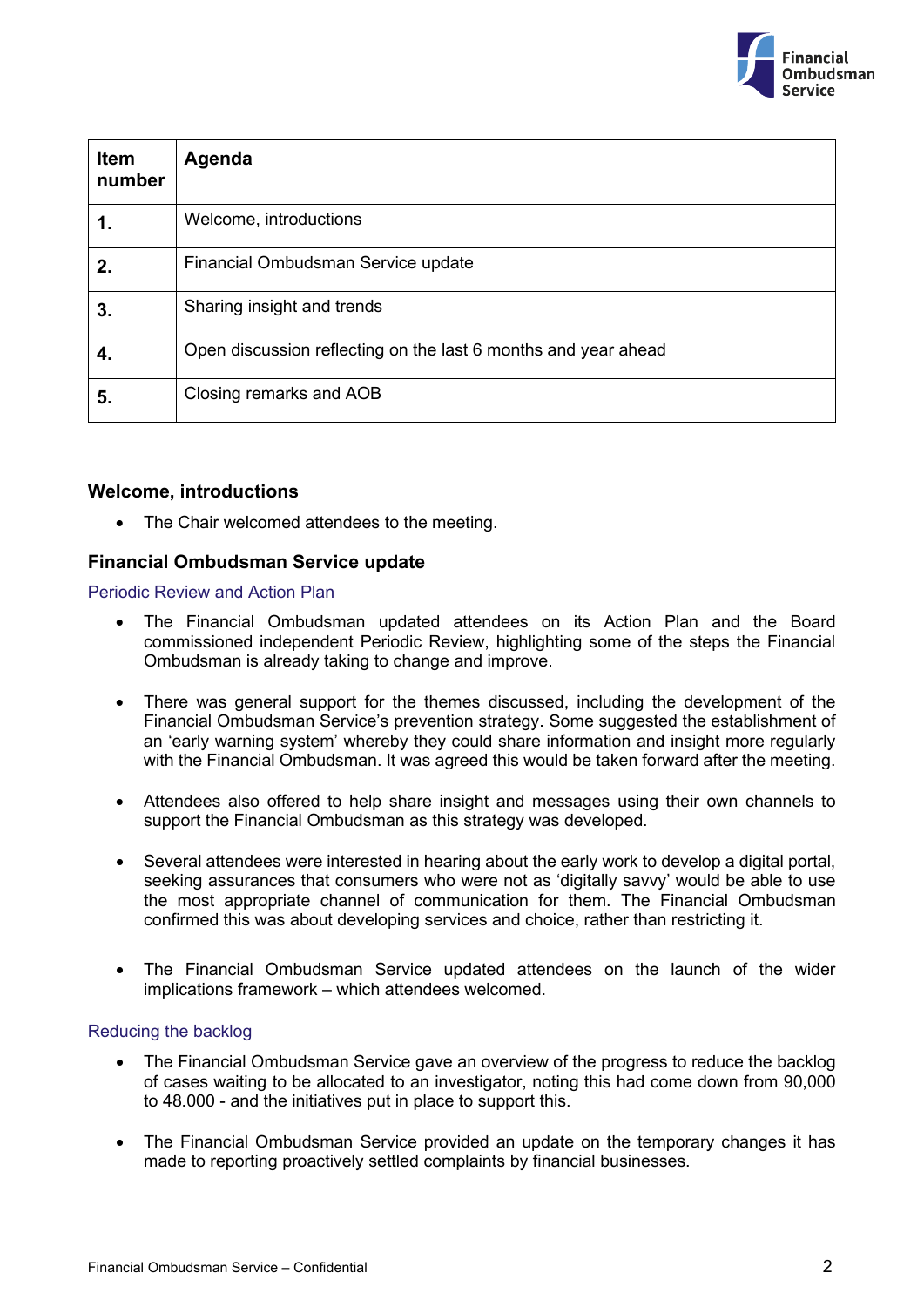

• Attendees noted previous concerns about the initial proposals, querving whether offers would be communicated to consumers without being checked first. Attendees noted this had been addressed in the final feedback statement. The Financial Ombudsman thanked attendees for their feedback which had helped shape the final proposals.

#### Plans and budget consultation

- The Financial Ombudsman Service provided an overview of its plans and budget consultation for 2022/23, outlining the current and anticipated workload, and the need to make significant productivity improvements. It stated the plan and budget reflects the need to invest in this change.
- Attendees were supportive of the overall approach (although a number stated they would tend not to comment on the specifics of the budget itself) and were keen to ensure the work on preventing complaints was properly funded and sustainable. The group also underlined the importance in incentivising good behaviour by firms.
- There was support from attendees to invest in the service for the future, and enthusiasm for further engagement on the long-term funding consultation planned for later this year, with the group keen to engage further with the discussion then.

# **Sharing insights and trends and wider discussion**

• The group had an open discussion about some of the trends and insight the Financial Ombudsman Service and attendees were seeing – to inform the planning for 2022/23.

#### Fraud and scams

- A general discussion took place around fraud and scams, where the Financial Ombudsman shared its insight on what it was seeing and the work with financial businesses. It reiterated to attendees how valuable any insight they had was, especially in relation to any trends or spikes in volumes they are seeing amongst the people who contact and use their services.
- Several attendees stated they did a lot of work in this area but collecting data was often a challenge. Anecdotally, many said they were seeing a rise in fraud and scam issues, and noted digital banking and scams involving crypto currency.
- Attendees noted recently launched national support programmes and agreed to keep the group updated as data was gathered from this.
- The group outlined some inconsistency between fraud and scams prevention advice and the way consumers were in practice sometimes contacted by their own bank, making it difficult to differentiate between genuine contact or a scam.
- The group raised scams involving remote access software as an area of concern and questioned whether banks could better use their knowledge about when this is operating on a device to tailor warnings. The Financial Ombudsman said it provided feedback on the effectiveness of warnings as part of its work.

#### **Affordability**

• A discussion took place on affordable lending and general access to affordable credit for those consumers who have exhausted or are struggling to access credit.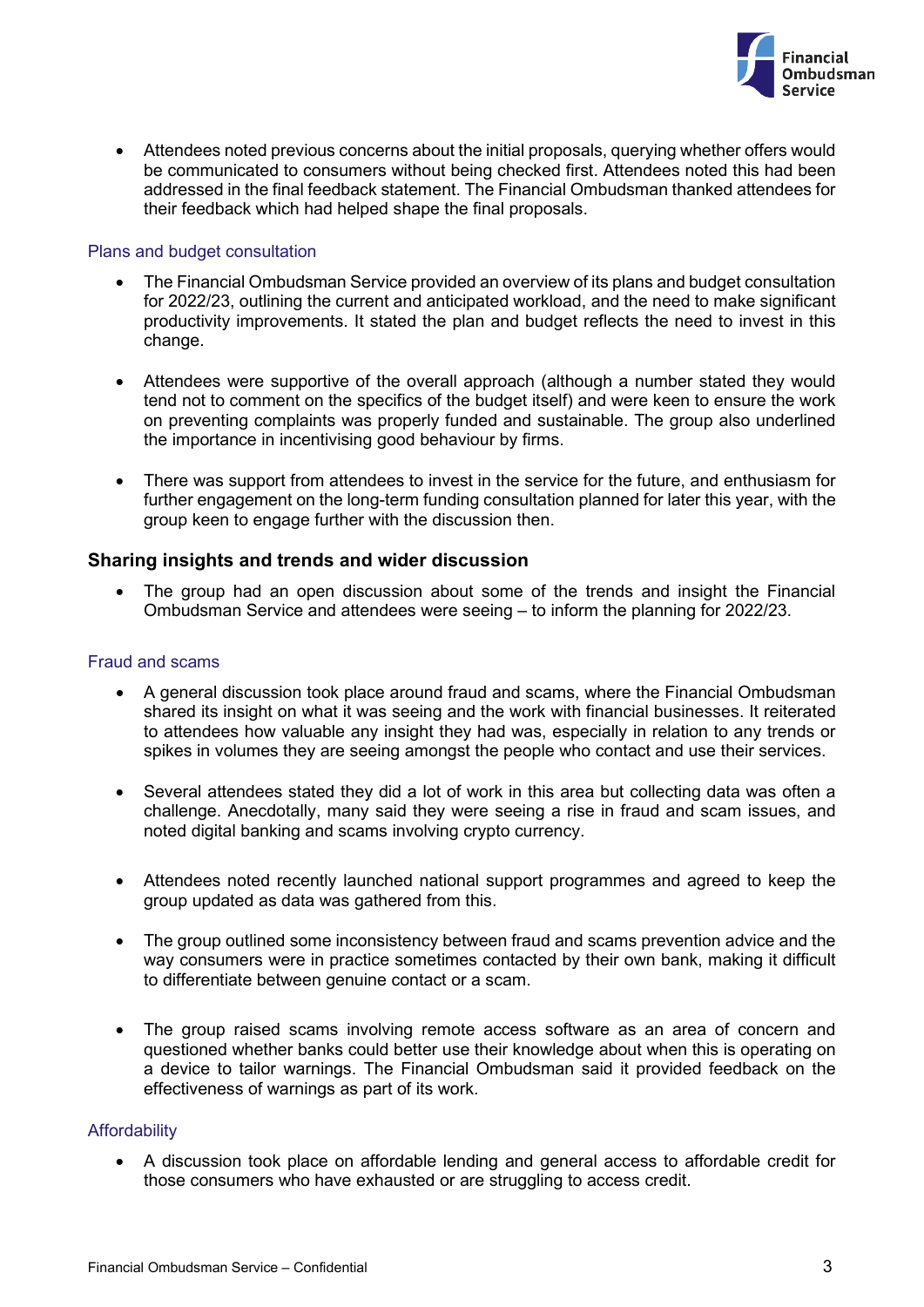

- Attendees said this was becoming an existential crisis and wider public policy issue. Some were also concerned about the use of credit cards and overdrafts and had seen an increase in use amongst consumers receiving debt advice.
- Attendees were seeing more people having to borrow to service other debts, 'robbing Peter to pay Paul'. The Financial Ombudsman Service outlined its approach to looking at complaints about unaffordable lending.

#### **Vulnerability**

- There was a general discussion around the Financial Ombudsman's work and mechanisms in place to capture and prioritise vulnerable consumers who contact us.
- Attendees said it was important to consider the impact on staff who deal with these issues, as some may be vulnerable themselves or experiencing secondary trauma. The Financial Ombudsman Service highlighted that the FCA guidance on the fair treatment of vulnerable customers outlines that firms should offer practical and emotional support to frontline staff dealing with vulnerable customers. We also shared the support we have in place for our staff.
- A rise in cases involving economic abuse was noted by some attendees. The Financial Ombudsman updated on its work with charities who support consumers and case studies on its website in this area. There was a lot of interest in this update and some attendees in response talked about work with firms and industry trade bodies to refresh content they provide for consumers to access the support they need from them.
- Gambling was also noted as an area affecting vulnerable consumers and the Financial Ombudsman Service gave a brief overview of how this featured as part of its casework.

# Buy Now Pay Later (BNPL)

- There was interest from attendees in whether the Financial Ombudsman was doing any early work in preparation for BNPL coming under its jurisdiction. The Financial Ombudsman said it was engaging with the FCA and with relevant trade bodies on the issues.
- Attendees were expecting the market for BNPL to change very quickly and noted that some businesses were effectively offering BNPL as a default payment option and the potential for consumers not to realise what they were taking out.
- Attendees shared further insight and research they were working on.

#### **Insurance**

- One attendee said they were seeing increasing examples of insurance providers challenging a prognosis of a clinician in relation to critical illness or disputing the type of care given, causing significant distress to consumers.
- They also said that in travel insurance they were seeing that consumers with cancer and other serious illnesses, the cost of cover had increased considerably during the pandemic to the point of it being unaffordable.